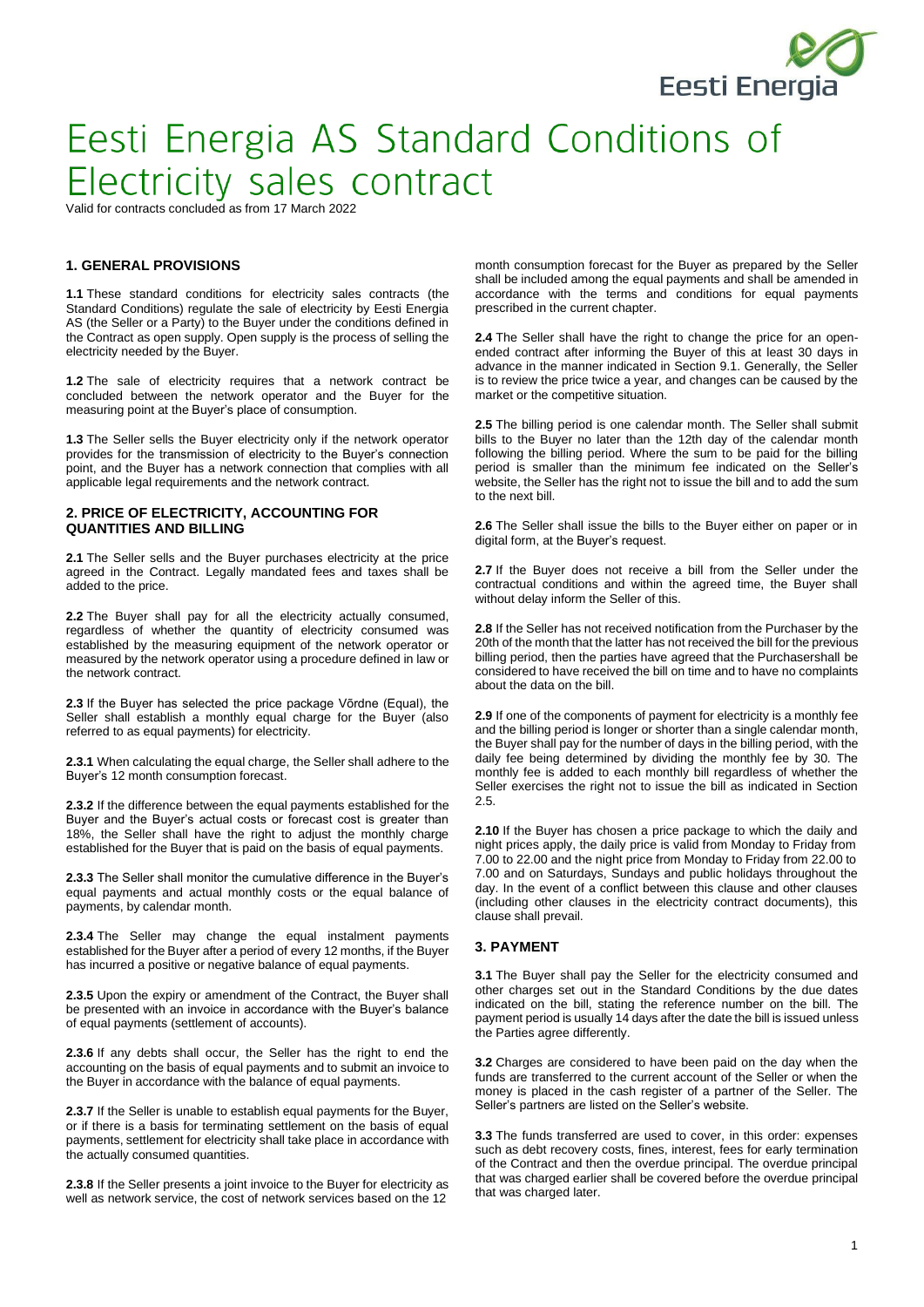

Valid for contracts concluded as from 17 March 2022

**3.4** If the Buyer wishes to dispute the bill issued by the Seller, or accepts only part of the bill, the Buyer shall notify the Seller of this in writing immediately after receiving the bill, stating the reasons for disputing it. If the Buyer accepts only part of the bill, payment shall be made for the part that is accepted. The Seller shall review the Buyer's complaint and inform the Buyer about the results of the review within 10 days of receiving the application. If the Buyer's complaint fails to indicate the reasons for disputing the bill, the Buyer shall pay the bill together with the appropriate fine.

**3.5** The Buyer's principal may also be paid by a third party, but this shall not be considered as consent to the transfer of the principal from the Buyer to a third party.

**3.6** The Buyer has the right to make advance payments. No interest is charged or paid from advance payments. Upon the expiry of the Electricity Contract, if the Buyer has no obligations, the Seller shall return to the Buyer any sums deposited by the Buyer as advance payments within two working days of the moment the Buyer requests the return. Where the measurement system readings are fixed in the Buyer's place of consumption, advance payments are returned within thirty days of the moment the Buyer requests their return. This deadline does not apply where it is impossible to obtain measurements for reasons beyond the control of the Seller or the network operator. In other cases advance payments are left to cover any outstanding or future obligations.

**3.7** If a buyer who is a legal person has entered into a fixed-term contract and the contract ends prematurely for one of the following reasons:

- **3.7.1** termination of the contract by the buyer
- **3.7.2** termination of the network contract
- **3.7.3** termination of the contract by the seller due to a breach of contract by the buyer

the seller has the right to request from the buyer a fee for the early termination of the contract. The fee is 20% of the estimated consumption for the remaining months of the contract multiplied by the contractual price. The estimated consumption is based on the electricity consumption of the buyer's place of consumption of the last 12 months or, in the case of a shorter consumption period, the estimated electricity consumption of 12 months on the basis of that period. In the case of a combined package, a fixed price will be used as the basis of the calculation and the fee will be collected in accordance with the proportion of the quantity invoiced at the fixed price agreed in the contract.

#### **4. DEPOSIT AND ADVANCE PAYMENT**

**4.1** The Seller has the right to demand an advance payment or a deposit from the Buyer if:

**4.1.1** during the last 12 months the Buyer has delayed payments for longer than 10 days on more than three occasions;

**4.1.2** the Seller has a reason to doubt the solvency of the Buyer.

**4.2** The deposit cannot exceed the total payment for two billing periods calculated from the total consumption for the last 12 months. If insufficient consumption information is available, 12-month consumption in a similar place of consumption is used for calculations.

**4.3** The advance payment cannot exceed the total payment for two billing periods calculated from the total consumption for the last 12 months. If insufficient consumption information is available, 12-month consumption in a similar place of consumption is used as the basis for

#### calculations.

**4.4** No interest is charged or paid on the advanced payment paid under Section 4.1. Interest on the deposit is charged as agreed by the Parties. The Seller has the right to keep the deposit for no longer thanthe end of the contract; if the Buyer correctly fulfils all contractual obligations, the Seller shall return the deposit within 12 months of the moment the deposit was paid.

**4.5** If at the moment of termination of the contract the Buyer has any outstanding obligations to the Seller, the Seller shall offset these obligations using the deposit. The Buyer shall meet any obligations not covered by the deposit. If at the moment of termination of the contract the Buyer has no outstanding obligations to the Seller, the Seller shall return the deposit together with the accumulated interest to the Buyer within 30 days of termination of the contract.

**4.6** Detailed conditions for the advance payment and the deposit are contained in the advance payment or deposit agreement concluded between the Buyer and the Seller.

#### **5. LIABILITY FOR BREACH OF OBLIGATIONS**

**5.1** The Parties shall be liable for any improper performance or nonperformance of their obligations as set forth in the Contract as this shall constitute a breach of obligations, and the same shall also apply to any actions by persons that the Parties have involved in the exercise of their rights and performance of their obligations, or to whom they give their consent to do this.

**5.2** Parties shall not be liable for a breach of their obligations under the Contract or the law if they have committed the breach because of force majeure. Force majeure covers circumstances over which a Party has no influence, and which it would have been unreasonable to expect the Party to consider or prevent at the time the Contract was signed, or the consequences of which the Party could not reasonably be expected to overcome.

**5.3** A Party shall compensate the other Party for any direct proprietary damages caused to another Party by a breach of the obligations set forth in the Contract. There shall be no compensation for loss of profit or non-patrimonial damage.

**5.4** The Seller shall not be liable for the quality of electricity nor for any interruption to the power supply at either the electrical installation of the Buyer or that of the network operator if the installation has caused interference in or interruption to the supply of electricity to the Buyer.

**5.5** If the Buyer fails to pay any invoice by its due date, the Seller shall be entitled to charge interest on arrears on the overdue principal who is a legal person at the rate of 0.20% per day, and on the overdue principal who is a natural person at the rate of 0.066% per day, until all amounts owed are received in full. The calculation of the interest shall start on the day following the due date, and shall continue until and including the day when the funds are received.

**5.6** The Buyer shall bear full liability to the Seller or any third parties for any failure to perform the obligations indicated in Sections 9.3 and9.4.

**5.7** Where the Buyer fails to meet all obligations, the Seller shall have the right to assign the claim to a third party. The Buyer is obliged to compensate the Seller or the third party for any damage caused in connection with debt collection.

**5.8** If the invoice was not paid by its due date, the person who issued the invoice shall have the right to send a reminder to the Seller for the price stipulated in their price-list.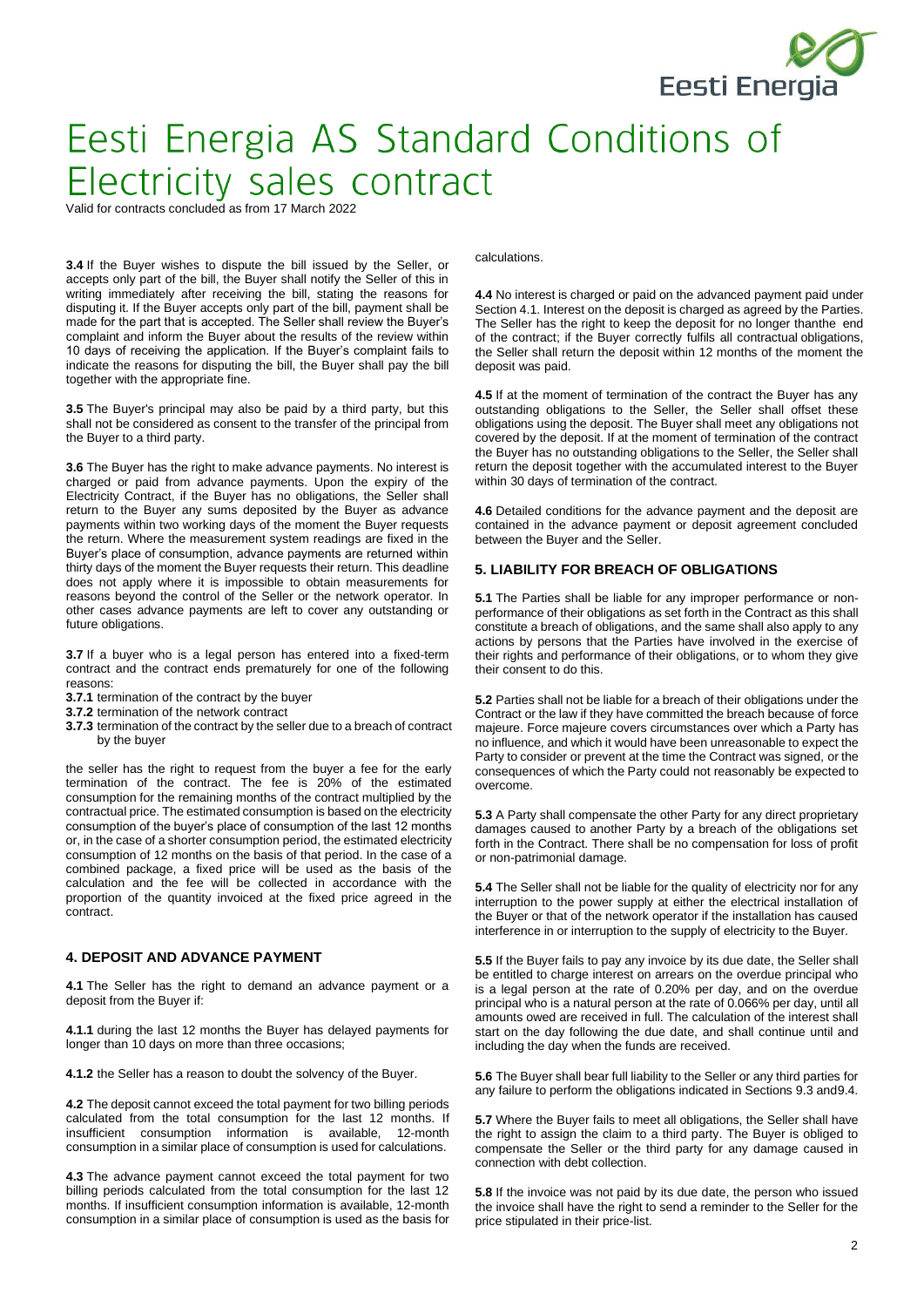

Valid for contracts concluded as from 17 March 202

### **6. VALIDITY OF THE CONTRACT**

**6.1** The Contract comes into force upon the exchange of notifications as described in the Contract or at the time indicated in the Contract.

**6.2** The Seller shall commence sales of electricity at 00:00 on the first day of the supply period agreed in the Contract. The length of the Contract is indicated in the text of the Contract.

**6.3** Buyers who are natural persons shall have the right to withdraw from a Contract concluded remotely within 14 days of signing the Contract, having informed the Seller of this in accordance with Section 9.1.

**6.4** If the contract of a natural person enters into force before the expiry of the withdrawal period provided in clause 6.3, the natural person is obliged to pay the seller for the electricity consumed at the place of consumption specified in the contract on the basis of the electricity price fixed in the contract.

#### **7. AMENDMENTS TO THE CONTRACT**

**7.1** Except as provided in the paragraph 7.2 the Contract may be amended if agreed by the Parties in writing, or on other grounds indicated in the Contract or in the law.

**7.2** The Seller has the right to unilaterally change the price package of the Contract if the Buyer is indebted to the Seller or if bankruptcy proceedings have been initiated against the Buyer. The Seller notifies the Buyer of any change in the price package at least 14 days in advance.

**7.3** The Seller has the right to change the Standard Conditions unilaterally or to introduce new Standard Conditions if such changes are caused by amendments to the law, major changes in the business environment or the product sold, better or additional opportunities for the Buyer to make use of the goods or services sold, or if it becomes necessary to make clearer the circumstances or business risks relating to the sale of goods or services.

**7.4** The notification about changes to the Standard Conditions or the introduction of new Standard Conditions shall be published by the Seller on its website and the Seller shall notify the Buyer of the changes or introduction of the New Standard Conditions at least one

(1) month in advance in the manner indicated in Section 9.1. The new full text or the new Standard Conditions shall be published on the website of the Seller.

**7.5** If the Buyer does not accept the changes to the Standard Conditions or the new Standard Conditions, he or she shall have the right to terminate the Contract after informing the Seller in the manner described in Section 9.1 within 1 month of receiving the notification of changes to the Standard Conditions or the introduction of new Standard Conditions. Termination of the Contract does not discharge the Buyer from the obligations that arose before the Contract was terminated, and the earlier Standard Conditions apply to such obligations.

**7.6** If the Buyer does not terminate the Contract within one (1) month of receiving the notification of changes to the Standard Conditions, he or she is considered to have accepted the changes to the Standard Conditions or the introduction of new Standard Conditions and the Buyer is also considered not to have any claims on the Seller. The changed or new Standard Conditions become an integral part of the Contract on the day they come into force and after that become binding

for the Parties. From that moment the earlier Standard Conditions are no longer considered to apply.

#### **8. EXTENSION AND TERMINATION OF THE CONTRACT**

**8.1** No later than within one (1) month before the end of the period of validity indicated in the Contract, the Seller has the right to present to the Buyer a new price proposal for the new supply period and the same or equivalent electricity package. The Parties agree that if the Buyer fails to inform the Seller of any decision to terminate the Contract by 7 days before the end of period of the Contract or the end of the supply period at the latest, the Contract shall be extended for the next supply period at the price indicated in the price proposal.

**8.2** The Contract ends:

**8.2.1** when the period of validity of the Contract ends if the Buyer does not wish to extend the Contract in the manner described in Section  $8.1.$ 

**8.2.2** following the agreement by the Parties;

**8.2.3** following the ordinary or extraordinary cancellation of the Contract for the reasons described in the Standard Conditions or the law at the demand of one of the Parties;

**8.2.4** following the liquidation of a Buyer who is a legal person;

**8.2.5** following the end of the network contract.

**8.3** The Buyer, who is a legal entity, has the right to terminate the Contract at any time after informing the Seller in the manner indicated in Section 9.1 with at least one (1) month notice and having paid the early termination fee in accordance with Section 3.7.

**8.4** A buyer who is a natural person has the right to cancel the contract at any time by notifying the seller in accordance with clause 9.1. at least one (1) month in advance. If the contract provides the seller the right to request a contractual penalty for premature termination of the contract and the seller submits the relevant claim, the buyer, upon prematurely terminating the contract, is obliged to pay the aforementioned contractual penalty.

**8.5** If the Buyer does not accept the changes to the price indicated in Section 2.4, he or she has the right to terminate the Contract after informing the Seller of this at least 7 days before the new price comes into force.

**8.6** A Party has the right to terminate the Contract extraordinarily if the other Party materially breaches the Contract, upon the condition that the Party in breach has been allowed a reasonable time to correct the breach, after the Party in breach has been informed in writing at least 30 days in advance. A material breach of the Contract may include a debt the Buyer has to the Seller.

**8.7** If a Buyer who is a natural person dies, the Contract is assigned to his or her legal successor. When the Seller has been informed about the death of the Buyer and if the Buyer's legal successor does not put the Contract into his or her own name, the Seller terminates the Contract.

**8.8** Upon termination of the Contract the Seller stops selling electricity to the Buyer. If the Buyer does not terminate the network connection upon termination of the Contract and consumption continues, the Buyer is no longer considered to be consuming electricity sold by the Seller under the Contract.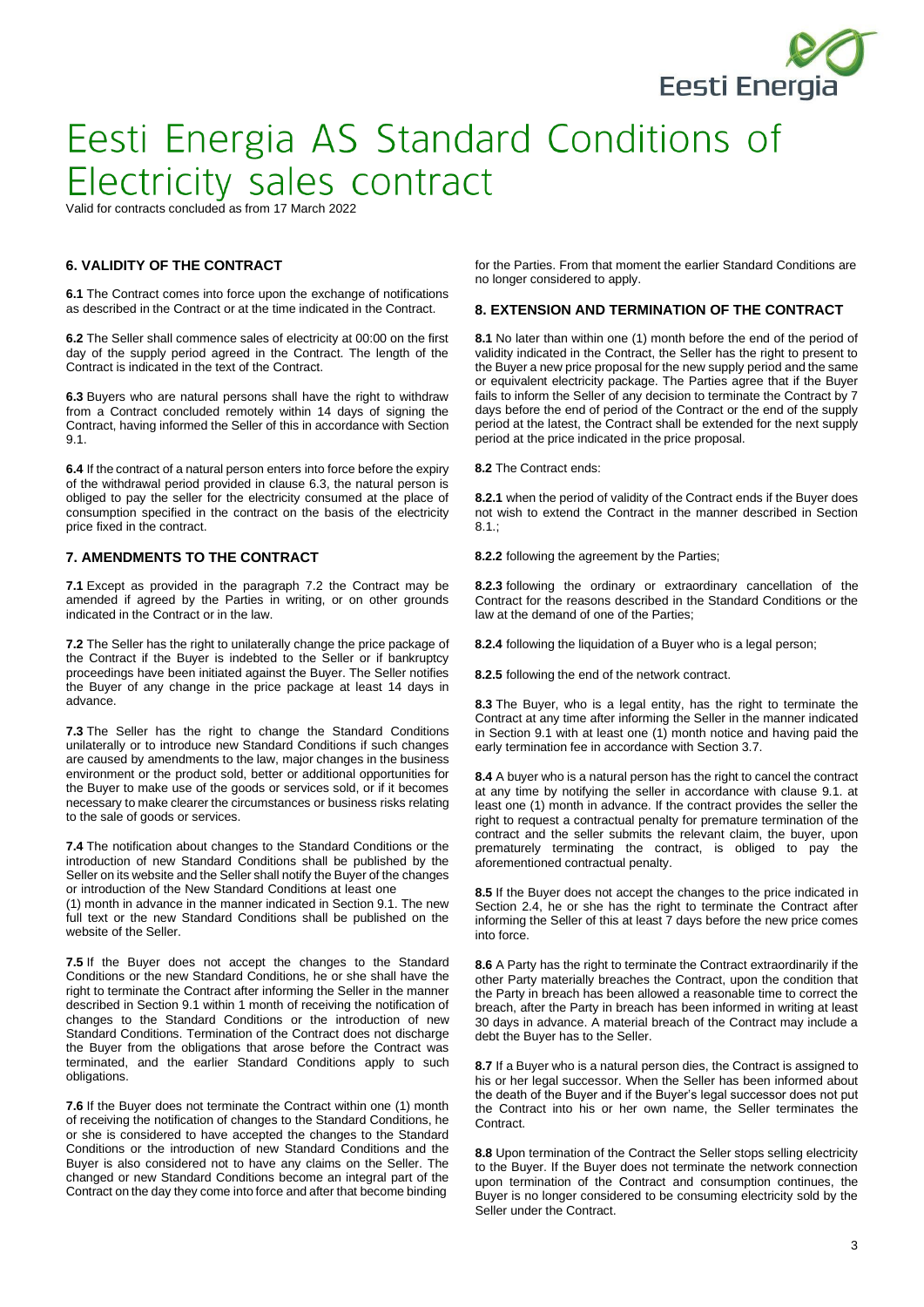

# Eesti Energia AS Standard Conditions of Electricity Sales contracts concluded as from 17 March 2022

**8.9** Where the Contract is terminated for any reason, the provisions ofthe Contract that by their nature contain rights and obligations that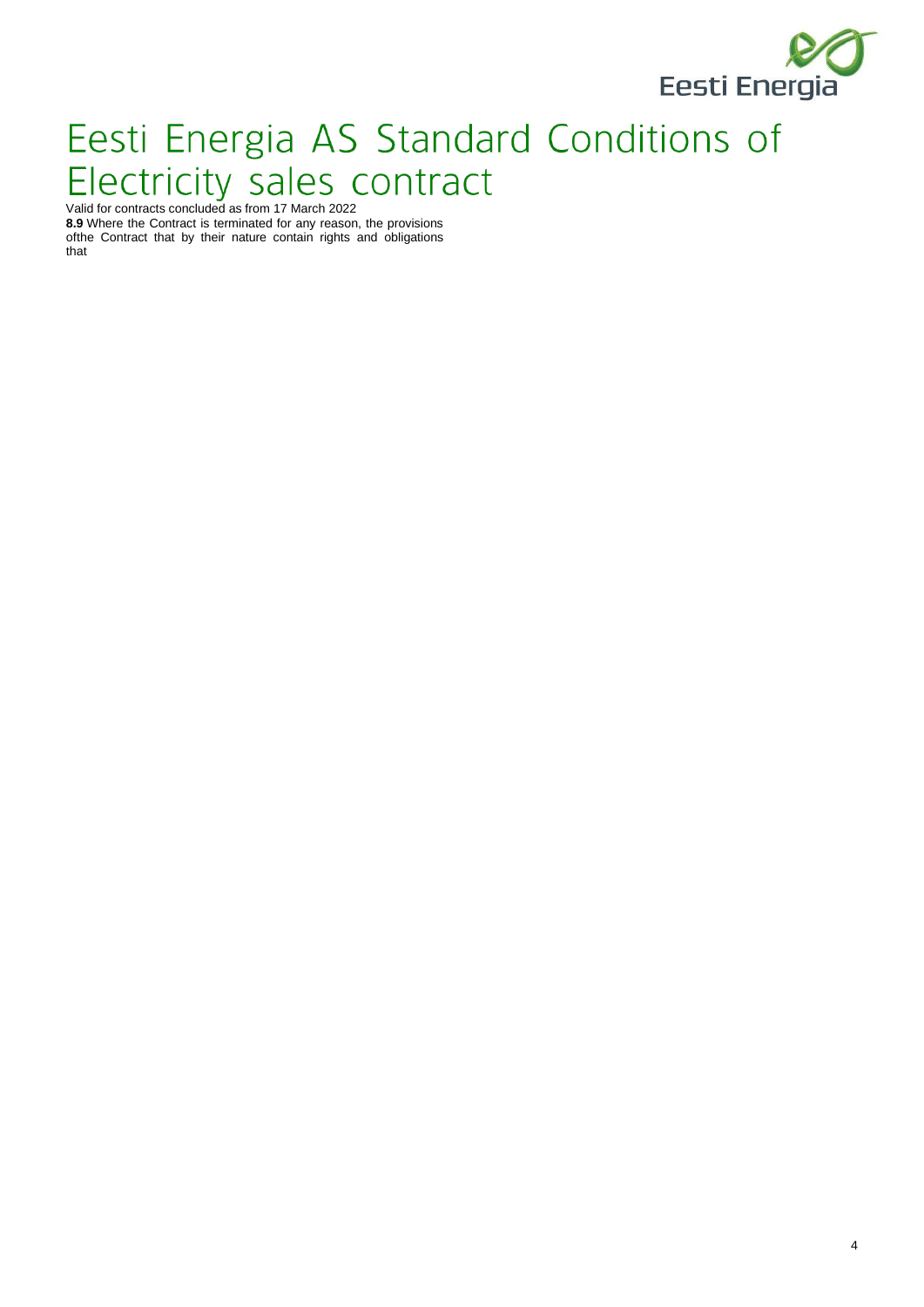

Valid for contracts concluded as from 17 March 2022

remain in force for the Parties after termination of the Contract shall continue to apply.

#### **9. NOTIFICATIONS**

**9.1** Notifications, consents, approvals and other declarations of intent are considered to have been submitted and received in accordance with the provisions of the Contract if declaration of intent is submitted to the other party orally, in writing or in digital form to the contact details indicated in the Contract, where the Contract or the Standard Conditions do not specify a particular form for declarations of intent and the Buyer has had a reasonable opportunity to review the declaration. Orally submitted declarations of intent are considered delivered according to the contract where the Seller has recorded them. The Seller can also send the declaration of intent on the bill.

**9.2** The Seller shall inform the Buyer about changes in the contact details indicated in the electricity sales contract in advance on its website and in at least one national newspaper.

**9.3** The Buyer shall immediately inform the Seller about changes in the contact details indicated in the contract. The Buyer is able to change his or her contact details in the e-service on the Seller's website, by submitting a written application to the Seller's e-mail address [teenindus@energia.ee](mailto:teenindus@energia.ee) or by calling the telephone number 777 1545.

**9.4** The Parties shall without delay inform each other about any circumstances that hinder the performance of the Contract.

#### **10. PROCESSING OF PERSONAL DATA**

**10.1** The Seller protects and processes the personal data of any Buyer who is a natural person in accordance with the Standard Conditions, the law and the "Principles for Processing the Customer's Data" as published on the Seller's website.

**10.2** The personal data of any Buyer who is a natural person are processed by Eesti Energia AS (registration code 10421629, address Lelle 22, Tallinn 11318) and other persons authorised by the Seller. The names and contact details of the authorised by the Seller persons are available on the Seller's website.

**10.3** The personal data of a Buyer who is a natural person and his or her representatives are processed by the Seller for the following purposes:

**10.3.1** Personal details of the Buyer, including the Buyer's name, personal ID code, information on the personal identification documents, address, amount and price of energy consumed, debts and contact details such as phone numbers, postal addresses and email addresses provided to the Seller by the Buyer for him or herself or his or her representative are used by the Seller or the Seller's representative for identification and provision of services and for sending the Buyer notifications and bills, and also for sending other information and other actions important for performance of the Contract;

**10.3.2** The Buyer's personal data and notifications from the Buyer about use of the services offered by the Seller are used for general marketing purposes or for customer satisfaction surveys. The Buyer's data is used for general marketing purposes so that new services can be offered that are better suited to the Buyer and so they can be sent to the Buyer using his or her contact details including digital contact details. The Seller has the right to pass the data onwards for marketing purposes to its partners, whose names and contact details are available on the Seller's website;

**10.3.3** The personal data of the buyer, including the personal identification code, the amount of the debt, the start and end dates of the debt and other data necessary for the processing of the debt, may be published in the payment debt register managed by Creditinfo Eesti AS. In this case, the buyer can get acquainted with the data to be processed on the website [www.creditinfo.ee.](http://www.creditinfo.ee/) In the payment debt register of Creditinfo Eesti AS, the specified personal data is available for up to 3 (three) years as of the performance of the contract by the buyer.

**10.4** If the law does not grant the Seller the right to process particular data without the Buyer's approval, the Buyer has the right to withdraw his or her actual approval for processing of data, having informed the Seller of this in writing or having made the appropriate changes in the e-service. In this case processing of data stops on the next working day after the Buyer's application reaches the Seller. Withdrawal of approval does not have retroactive force.

**10.5** The Seller has the right to record and save any conversation between the Parties in order to ensure the Contract is properly fulfilled and to facilitate the commercial exchange of information and where necessary to the Seller may use the recordings to prove that particular actions have been carried out and to provide services to the Buyer.

**10.6** A Buyer who is a natural person has the right to demand that the Seller corrects or makes more accurate his or her personal data or stops processing the data in accordance with the Personal Data Protection Act.

#### **11. SETTLEMENT OF DISPUTES**

**11.1** Any disputes and disagreements about the performance of the Contract, changes to the Contract or termination of the Contract are to be primarily settled between the Parties by negotiations.

**11.2** A Party has the right to submit a written complaint to the Estonian Competition Authority about the actions or omissions of another Party if they conflict with the provisions of the Electricity Market Act or other legal acts based on the Electricity Market Act.

**11.3** A Buyer who is a natural person has the right to complain to the Consumer Disputes Committee of the Consumer Protection and Technical Regulatory Authority following the procedure described in the Consumer Protection Act in order to settle a contractual dispute if the Parties have been unable to reach an agreement by negotiating.

**11.4** Any contractual disputes where the Parties are unable to reach an agreement by negotiating are referred to the court of law at the place of residence or registration of the Buyer and to be settled in accordance with the law of the Republic of Estonia. If the Buyer relocates to a foreign country after concluding the Contract or moves his or her business there, or if the place of residence or registration is unknown at the time of submission of the claim, the dispute is settled by the court of the Republic of Estonia in accordance with the laws of the Republic of Estonia. This does not affect the right of the Parties to apply for a simplified debt collection procedure in accordance with the law concerning such procedures.

This text is a translation of the "Eesti Energia AS-i elektrilepingu tüüptingimused" ("Eesti Energia AS Standard Conditions of Electricity sales contract"). In case of any contradictions or ambiguity, the Estonian language version of the "Eesti Energia AS-i elektrilepingu tüüptingimused" takes precedence and shall be legally binding.